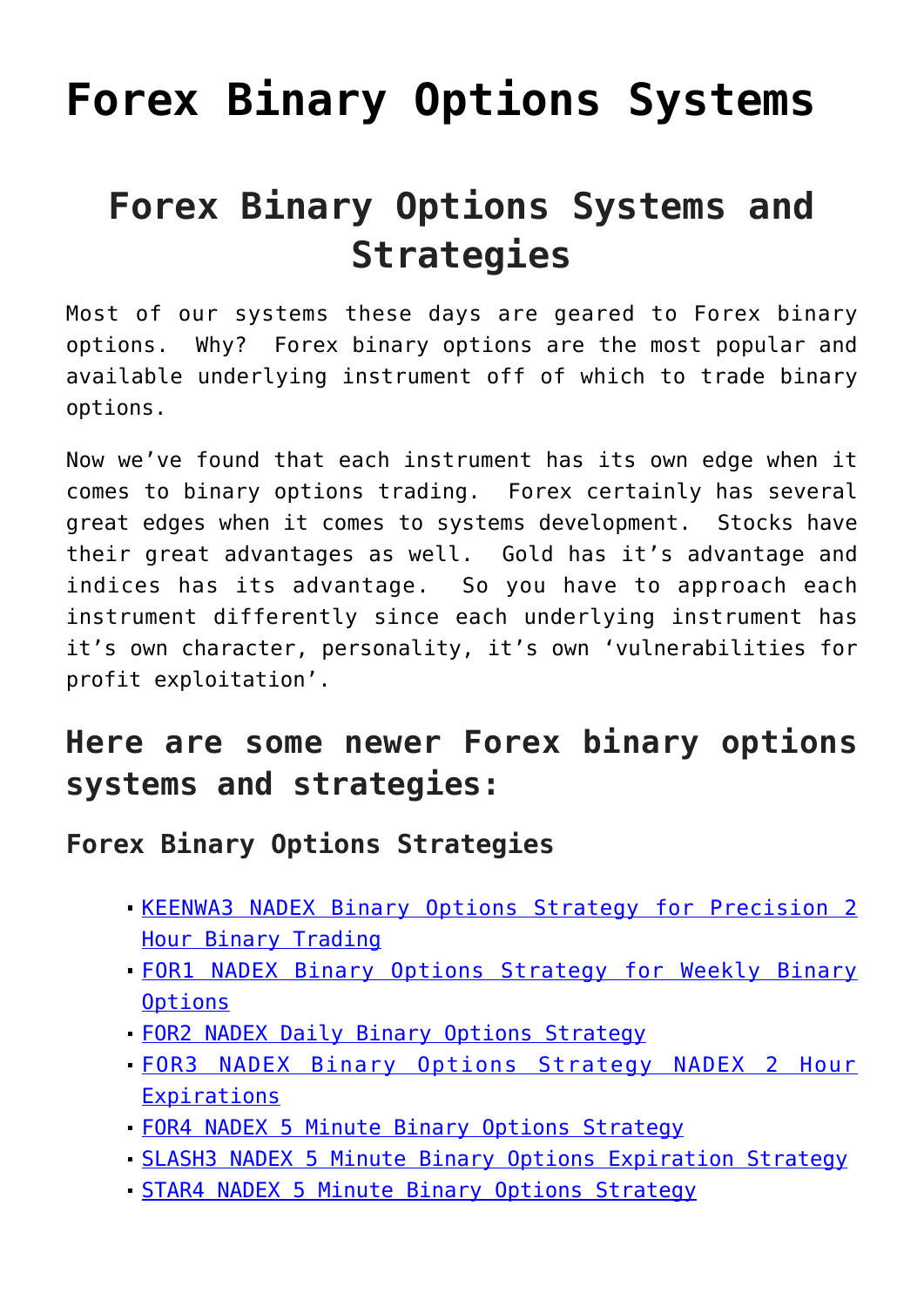[WHIRL6 NADEX 5 Minute Binary Options Strategy](https://binaryoptionsauthority.com/whilr6-nadex-5-minute-binary-options-strategy/)

- [SNAP14 NADEX Binary Options Strategy for 2 Hour Binaries](https://binaryoptionsauthority.com/snap14-nadex-binary-options-strategy/)
- [WOOP2 NADEX Binary Options Strategy for 2 Hour Binaries](https://binaryoptionsauthority.com/woop2-nadex-binary-options-strategy/)
- [WHACK3 NADEX Daily Binary Options Expiration Strategy](https://binaryoptionsauthority.com/whack3-nadex-daily-binary-options-expiration-strategy/)
- [CLAW6 Binary Options Strategy 2 Hour Binaries](https://binaryoptionsauthority.com/boa-claw6-binary-options-strategy/)

#### **Forex Binary Options Systems**

- [NADEX NINJA 2 Hour Binary Options System](https://binaryoptionsauthority.com/nadex-ninja-2-hour-binary-options-system/)
- **[NADEX OMNI19 NADEX Binary Options System](https://binaryoptionsauthority.com/nadex-omni19-nadex-binary-options-system/)**
- **[INFILTRATOR5 NADEX 5 Minute Binary Options System](https://binaryoptionsauthority.com/infiltrator5-nadex-5-minute-binary-options-system/)**
- [NADEX SAMURAI Precision NADEX 2 Hour Binary Options](https://binaryoptionsauthority.com/nadex-samurai-precision-nadex-2-hour-binary-options-system/) [System](https://binaryoptionsauthority.com/nadex-samurai-precision-nadex-2-hour-binary-options-system/)
- [ARROW4 5 Minute NADEX Binary Options System](https://binaryoptionsauthority.com/arrow4-5-minute-nadex-binary-options-system/)
- **[NADEX KNIGHT 2 Hour Binary Options System to Expiration](https://binaryoptionsauthority.com/nadex-knight-2-hour-binary-options-system-expiration/)**
- [K-3 NADEX Home Run Trader System](https://binaryoptionsauthority.com/k-3-nadex-home-run-trader-system/)

### **Forex Binary Options Systems – Just About Everything We Make for Binary Options Systems and Strategies are for Forex Unless Otherwise Noted**

| Product                            | Description                                                                                                                                                                                 | Price      | <b>Order</b>       |
|------------------------------------|---------------------------------------------------------------------------------------------------------------------------------------------------------------------------------------------|------------|--------------------|
| Victory4                           | Powerful new starter system. If you can't<br>score with this then maybe you ought to<br>try fishin'                                                                                         | \$497      | <b>Add to Cart</b> |
| Venom <sub>1.3</sub>               | Powerful new starter system                                                                                                                                                                 | \$497      | <b>Add to Cart</b> |
|                                    |                                                                                                                                                                                             |            |                    |
| <b>Binary</b><br><b>SCHMACK2.1</b> | An ULTRA class binary options system for<br>trading two minute binary options.                                                                                                              | \$2,997.00 | <b>Add to Cart</b> |
| <b>DZ13</b>                        | A long time mysterious but extremely<br>powerful ULTRA binary option system<br>specializing in trading the Forex dead<br>zone. This system can be Applied to other<br>time periods as well. | \$4,997,00 | <b>Add to Cart</b> |